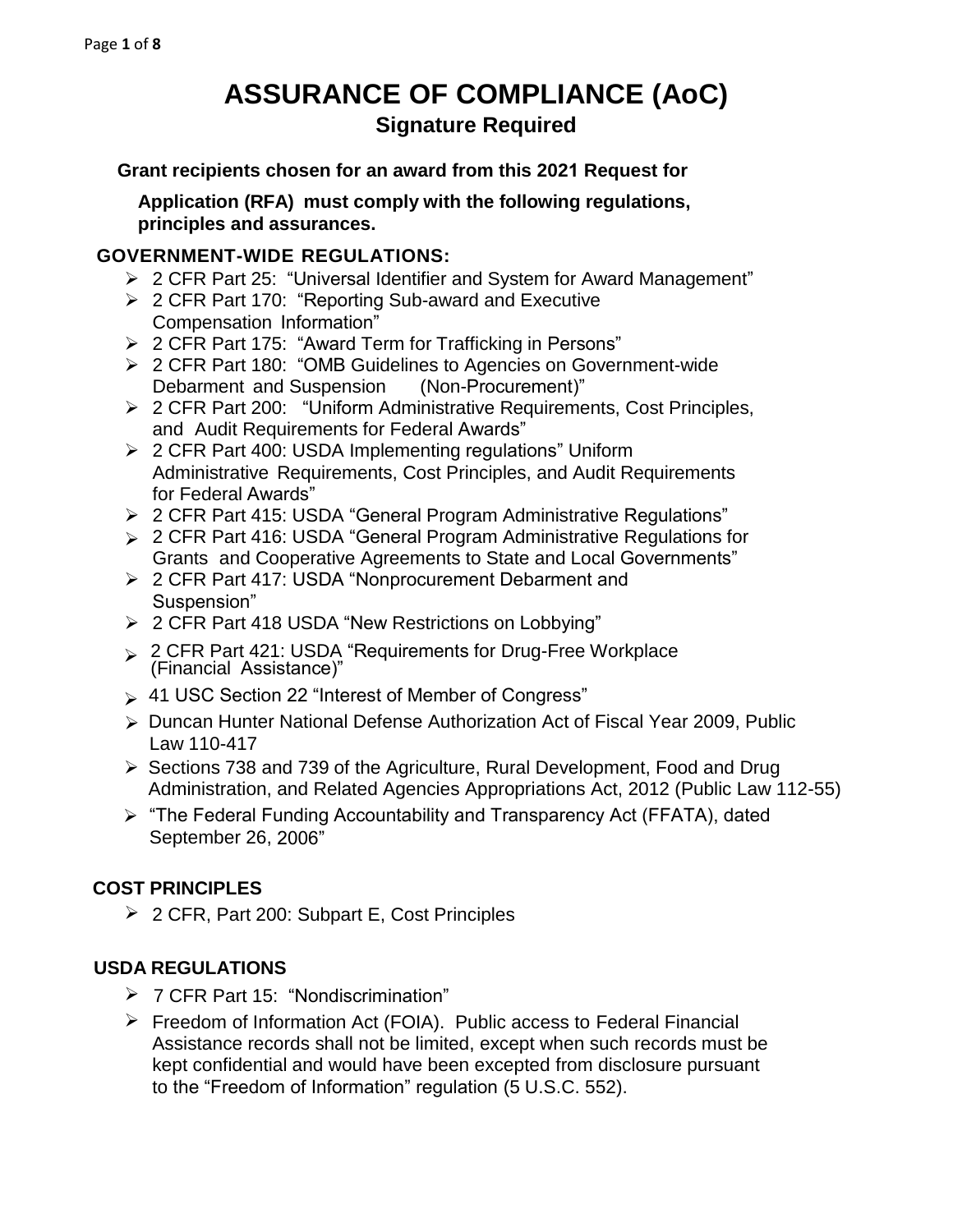#### **PROPERTY STANDARDS:**

Insurance Coverage: The Recipient must provide the equivalent insurance coverage for real property and equipment acquired or improved with Federal funds.

#### **INTANGIBLE PROPERTY:**

A. The Recipient may copyright any work that is subject to copyright and was developed, or for which ownership was purchased, under the award. The Agency reserves a royalty-free, nonexclusive, and irrevocable right to reproduce, publish or otherwise use these materials for federal purposes and to authorize others to do so.

"Federal purposes" include the use of award products in activities or programs undertaken by the Federal Government, in response to a governmental request, or as otherwise required by federal law. However, the Federal Government's use of copyrighted materials is not intended to interfere with or disadvantage the recipient or assignee in the sale and distribution of the award product."

The Agency may request copies of an award product for not-for-profit use. These copies will be provided at the cost of reproduction and shipping, and no royalties or other fees will be charged.

- B. The Agency has the right to:
	- 1. Obtain, reproduce, publish or otherwise use the data first produced under an award; and
	- 2. Authorize others to receive, reproduce, publish, or otherwise use such data for Federal purposes.
- C. In addition, in response to a Freedom of Information Act (FOIA) request for research data relating to published research findings produced under an award that were used by the Federal Government in developing an agency action that has the force and effect of law, the Agency shall request, and the recipient shall provide within a reasonable time, the research data so that they can be made available to the public through the procedures established under the FOIA. If the Agency obtains the research data solely in response to a FOIA request, the Agency may charge the requester a reasonable fee equaling the full incremental cost of obtaining the research data. This fee should reflect costs incurred by the Agency, the recipient, and applicable sub-recipients. This fee is in addition to any fees the agency may assess under the FOIA (5 U.S.C. 552(a)(4)(A)).
- D. Title to intangible property acquired under an award or sub-award vests upon acquisition in the Recipient. The Recipient shall use that property for the originally authorized purpose and shall not encumber the property without Agency approval. The Agency reserves the right to determine the disposition of the intangible property when it is no longer needed for the originally authorized purpose.

Federally-owned and exempt property: Title to federally-owned property remains vested in the Federal entity. The grantee must submit annually an inventory listing of federally-owned property to the Agency. If the grantee is no longer participating in a USDA/FNS program or if the property is no longer needed, the recipient must contact the Agency to receive instructions regarding any dispostion of the property.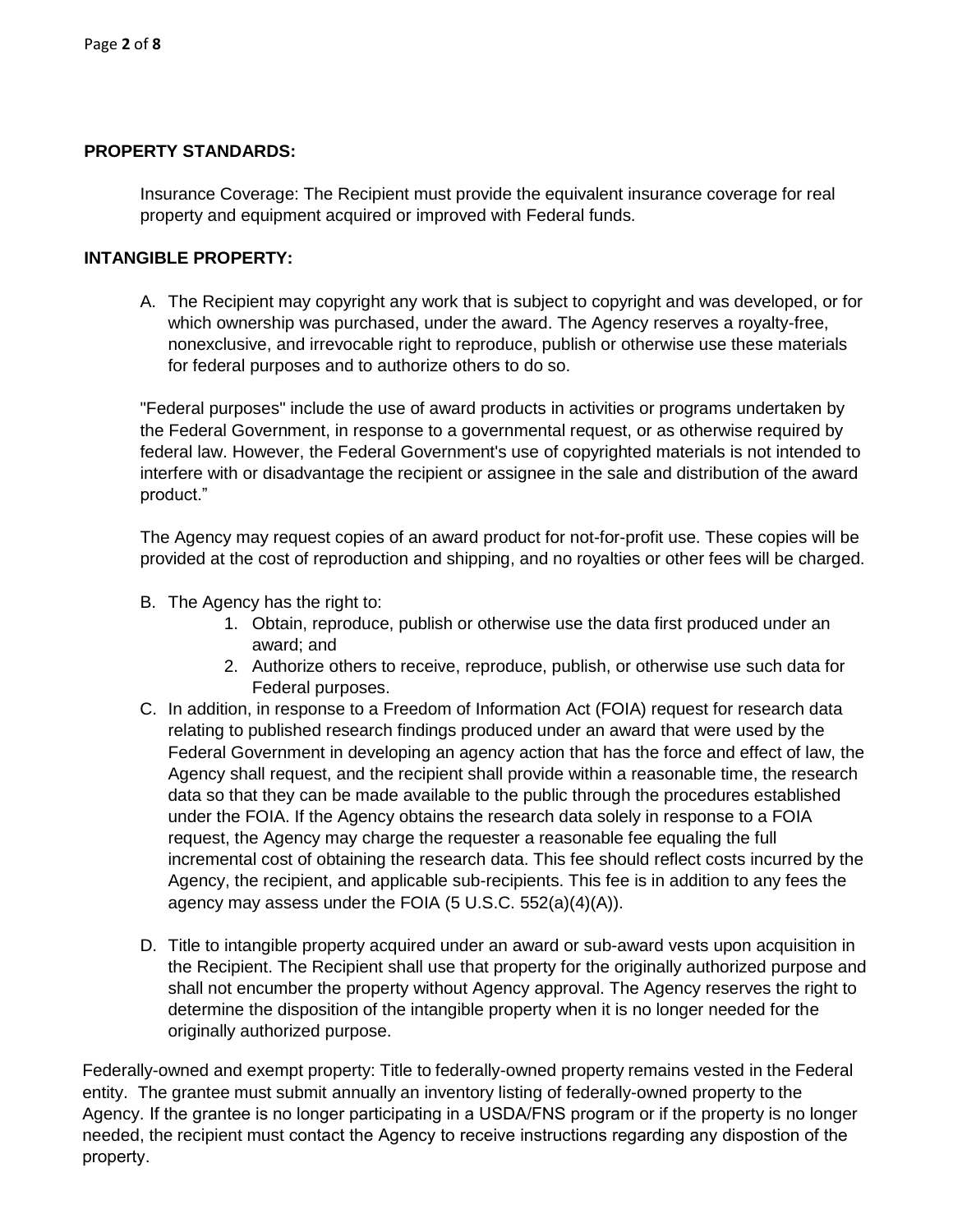#### Page **3** of **8**

**Equipment:** Equipment is defined as tangible, nonexpendable personal property having a useful life of more than one year and an acquisition cost of \$5,000 or more per unit. The purchase of equipment not included in the approved project budget is allowable only if it is specifically approved beforehand by the Agency and there is documentation to support that the purchase is necessary and reasonable to carry out project activities.

Equipment records must be maintained that include the description of the equipment, the serial number or other identification number, the source of equipment, the title holder, the acquisition date, the cost of the equipment, the location, use, and condition of the equipment, and any ultimate disposition data including the date of disposal and the sale price of the equipment. A physical inventory of the equipment must be taken and the results reconciled with the equipment records at least once every two years. The Recipient will share the results of this inventory. A Tangible Personal Property Report, SF-428, must be submitted at award close-out to report the status of the equipment, if requested.

The Recipient will follow the Agency's equipment disposition guidance and procedures. Disposition procedures will be provided by the Agency.

**Sub-recipient compliance:** The Recipient will ensure that sub-recipients are in compliance with applicable Federal administrative requirements and cost principles. No funds shall be provided to an eligible collaborator or contractor before such an agreement is signed by all parties.

# **ASSURANCE OF CIVIL RIGHTS COMPLIANCE**

- Title VI of the Civil Rights Act of 1964 (42 U.S.C. 2000d-et seq.), USDA regulations at 7 CFR Part 15, Nondiscrimination, and Department of Justice regulations at 28 CFR Part 42, Nondiscrimination; Equal Employment Opportunity: Policies And Procedures
- Title IX of the Education Amendments of 1972 (20 U.S.C. 1681 et seq.) and USDA regulations at 7 CFR Part 15a, Education Programs or Activities Receiving or Benefiting from Federal Financial Assistance
- ▶ Section 504 of the Rehabilitation Act of 1973 (29 U.S.C. 1681 et seq.) and USDA regulations at 7 CFR Part 15a, Education Programs or Activities Receiving or Benefiting from Federal Financial Assistance, and Department of Justice regulations at 28 CFR Part 41, Implementation of Executive Order 12250, Nondiscrimination on the Basis of Handicap In Federally Assisted Programs
- Age Discrimination Act of 1975 (42 U.S.C. 6101 et seq.) The Grantee assures that it will immediately take any measures necessary to effectuate the requirements in these laws, regulations, and directives. The Grantee gives this assurance in consideration of and for the purpose of obtaining the funds provided under this agreement.
- $\triangleright$  The Americans with Disabilities Act of 1990 (ADA) prohibits discrimination on the basis of disability in employment (Title I), state & local government services (Title II), places of public accommodation and commercial facilities (Title III). (42 U.S.C. 12101-12213)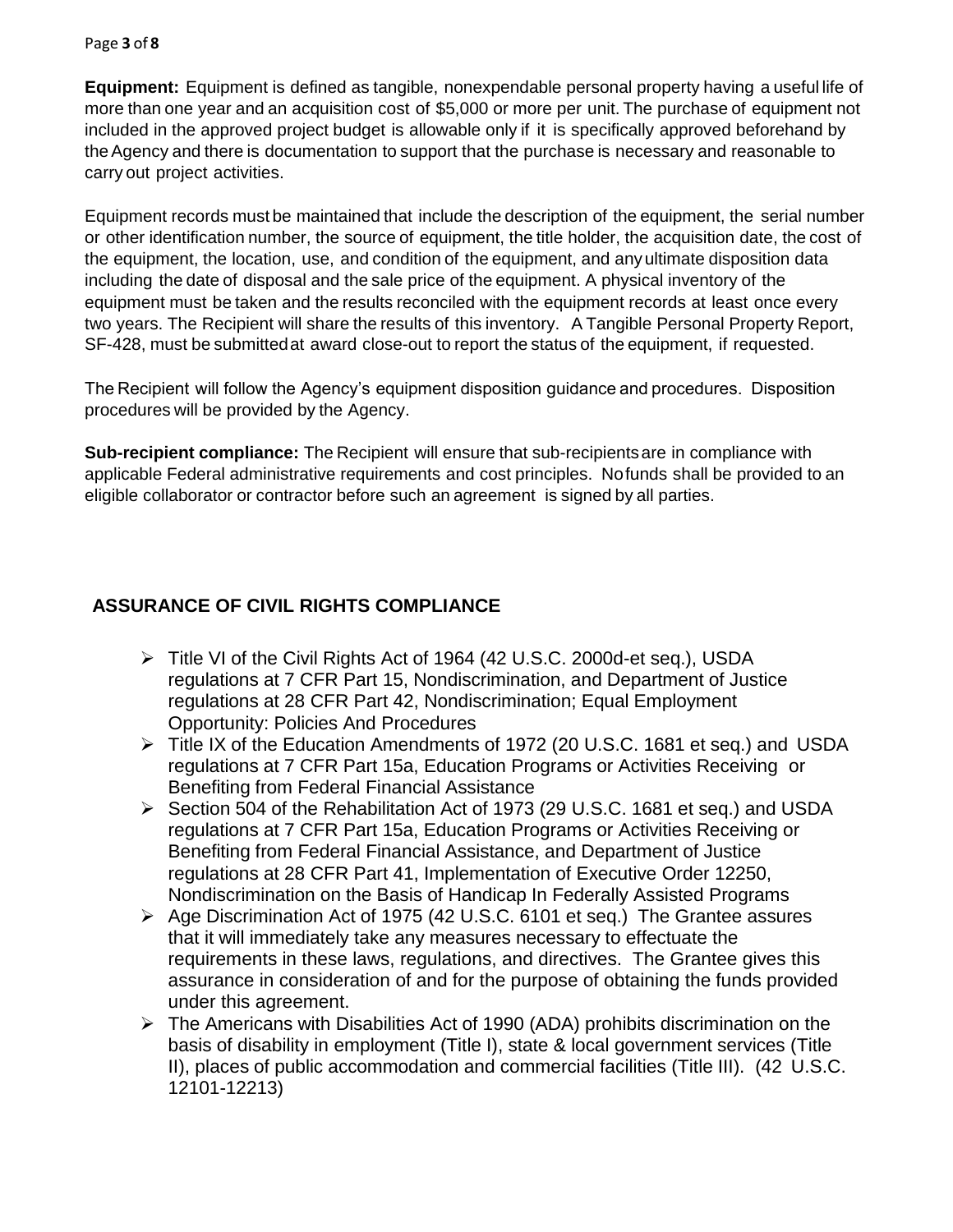#### **PROCUREMENT STANDARDS**

The recipient will adhere to all procurement standards, included those listed below, if applicable, as found in 2 CFR 200.318 through 2 CFR 200.326. When procuring property and services under a Federal award, a State must follow the same policies and procedures used for procurements from its non-Federal funds. States recipients will comply with 2 CFR 200.322.

**General procurement standards**: The SFA must use its own documented procurement procedures, which reflect applicable State and local laws and regulations provided that procurements conform to applicable Federal law and the standards identified in this section. The Recipient must maintain oversight over contractors to ensure performance in accordance with the terms, conditions, and specifications of their contracts or purchase orders, including written performance standards of its employees engaged in the selection, award, and administration of contracts. The SFA must award contracts only to responsible contractors possessing the ability to perform successfully under the terms and conditions of a proposed procurement. In accordance with 2 CFR 200.318(j), the SFA may only use time and material type contracts after a determination that no other contract is suitable and if the contract includes a ceiling that the contractor exceeds at its own risk.

**Competition**: All procurement transactions must be conducted in a manner providing full and open competition consistent with 2 CFR 200.31

**Suspension/Debarment:** The Recipient agrees to ensure that all sub-recipients are neither excluded nor disqualified under the Suspension and Debarment rules found at 2 CFR Parts 180 and 417 by doing any one of the following:

a. Checking the System for Awards Management (SAM) to determine if the applicant or grantee has been debarred or suspended. This information can be found at [http://www.sam.gov.](http://www.sam.gov/)

b. Collecting a certification that the SFA is neither excluded nor disqualified. Because a Federal certification form is no longer available, the Grantee or sub-Grantee electing this must devise its own.

c. Including a clause to this effect in the sub-recipient agreement and in any procurement contract expected to equal or exceed \$25,000, awarded by the Recipient or a sub-recipient within any agreements.

The following nondiscrimination statement shall be included, in full, on all materials that are produced by the grant recipient for public information, public education, or public distribution.

# **NONDISCRIMINATION STATEMENT**

In accordance with Federal civil rights law and U.S. Department of Agriculture (USDA) civil rights regulations and policies, the USDA, its Agencies, offices, and employees, and institutions participating in or administering USDA programs are prohibited from discriminating based on race, color, national origin, sex, disability, age, or reprisal or retaliation for prior civil rights activity in any program or activity conducted or funded by USDA.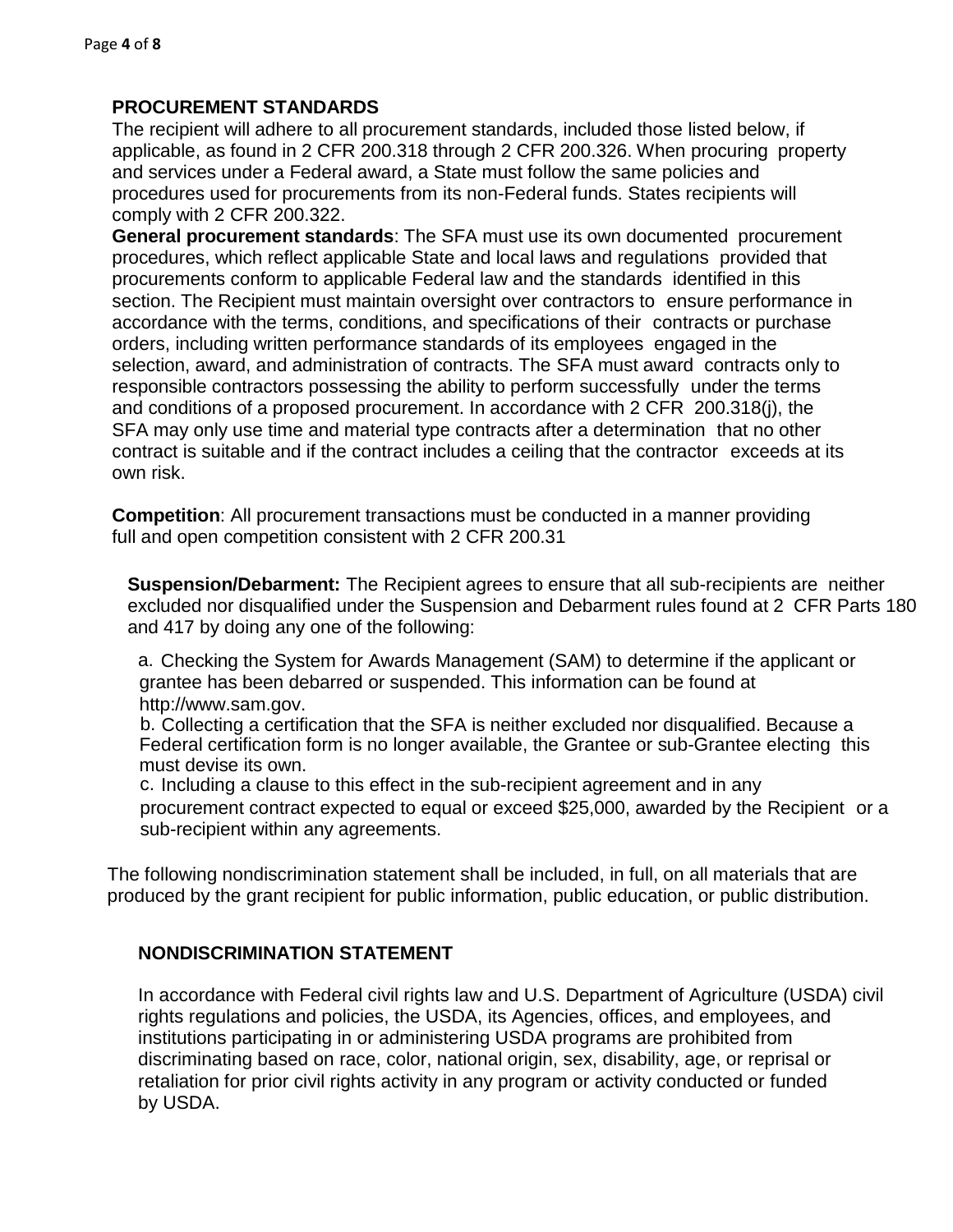Persons with disabilities who require alternative means of communication for program information (e.g. Braille, large print, audiotape, American Sign Language, etc.), should contact the Agency (State or local) where they applied for benefits.

Individuals who are deaf, hard of hearing or have speech disabilities may contact USDA through the Federal Relay Service at (800) 877-8339. Additionally, program information may be made available in languages other than English.

[To file a program complaint of discrimination, complete the USDA Program Discrimination](https://www.usda.gov/sites/default/files/documents/USDA-OASCR P-Complaint-Form-0508-0002-508-11-28-17Fax2Mail.pdf) Complaint Form, (AD-3027) found online at: [How to File a Complaint](https://www.usda.gov/oascr/how-to-file-a-program-discrimination-complaint), and at any USDA office, or write a letter addressed to USDA and provide in the letter all of the information requested in the form. To request a copy of the complaint form, call (866) 632-9992. Submit your completed form or letter to USDA by:

(1) mail:

U.S. Department of Agriculture Office of the Assistant Secretary for Civil Rights 1400 Independence Avenue, SW

Washington, D.C. 20250-9410;

- (2) fax: (202) 690-7442; or
- (3) email[: program.intake@usda.gov.](mailto:program.intake@usda.gov)

# **USDA IS AN EQUAL OPPORTUNITY PROVIDER AND EMPLOYER**

#### **RECORD RETENTION AND ACCESS**

Evaluation and Access to Records: The Recipient will cooperate with any evaluation of the program by providing the Agency requested data and access to records. The Recipient will cooperate with any, as needed, on-site financial and/or technical reviews and audits at any time during the term of the agreement. In addition, the Grantee shall make all records pertaining to activities under the grant available for audit purposes.

The Recipient will require any sub-recipient or contractors to comply with the requirements of this agreement and ensure that the Agency has access to any sub-recipient or contractors for purposes of evaluating, monitoring or reviewing other operations or records as they relate to this grant. When entering into a sub-award, the Recipient shall ensure that the sub-recipient agreement contains any clause required by Federal Statute or Executive Order and their implementing regulations.

#### **NONCOMPLIANCE AND TERMINATION**

Noncompliance: As provided in 2 CFR 200.338, the Agency may unilaterally terminate this grant agreement or recover, withhold, or disallow costs of up to 100 percent of the funds made available under the agreement if the Recipient fails to comply with any term of the agreement. The Agency will consider failure to comply with the reporting requirements of this agreement to be a material failure to comply with the agreement and a basis for termination. If the Agency decides to take action against the Recipient for noncompliance under this agreement, the Agency will provide the recipient written notice of the basis for its determination.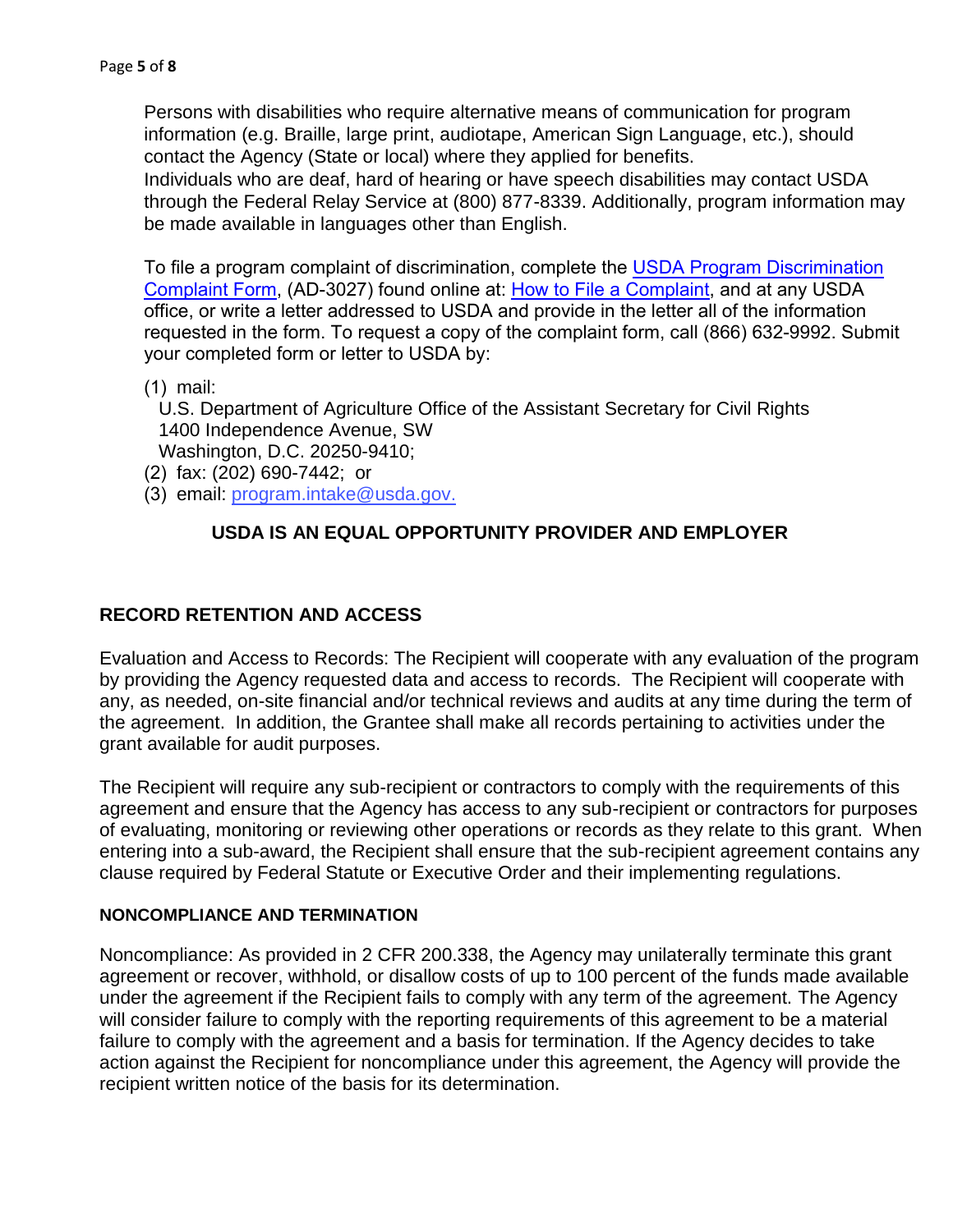In the event that an award is suspended and corrective action is not taken within 90 days of the suspension effective date, the Agency may issue a notice of termination. No costs that are incurred during the suspension period or after the effective date of termination will be allowable, except those that are specifically authorized by the suspension or termination notice or those that, in the opinion of the Agency, could not have been reasonably avoided.

Within 30 days of the termination date, the Recipient shall furnish to the Agency a summary of progress achieved under the award, an itemized accounting of charges incurred against award funds and cost sharing prior to the effective date of the suspension or termination, and a separate accounting and justification for any costs that may have been incurred after this date.

#### **OTHER REQUIREMENTS**

USDA/FNS acknowledgement: Unless otherwise advised by the Agency, the Recipient will acknowledge the support of USDA FNS whenever publicizing the work under this grant. To this end, the Grantee must include in any publication resulting from work performed under this grant an acknowledgment in substantially the form set below:

"This project has been funded at least in part with Federal funds from the U.S. Department of Agriculture. The contents of this publication do not necessarily reflect the view or policies of the U.S. Department of Agriculture, nor does mention of trade names, commercial products, or organizations imply endorsement by the U.S. Government."

Liabilities**:** The Recipient may not seek any financial recourse from the Agency as a result of any liabilities the Recipient may incur for bodily injury or personal property damage resulting from negligent acts, errors, or omissions of the Recipient, their officers, agents or employees, or if applicable its sub-Recipients or their officers, agents, or employees, in performing this agreement. Liabilities of the United States are governed by the Federal Tort Claims Act, 28 U.S.C. 2671 et seq.

Privacy Act Policy: The USDA Food and Nutrition Service does not collect any personal identifiable information without explicit consent. To view the Agency's Privacy Act Statement, visit: [www.fns.usda.gov/privacy-policy.](http://www.fns.usda.gov/privacy-policy)

Program Income: Program income is money that is earned or received by a Recipient or a sub-Recipient from the activities supported by award funds or from products resulting from award activities. It includes, but is not limited to, income from fees for services performed and from the sale of items produced under an award; usage or rental fees for equipment or property acquired under an award; admission fees; broadcast or distribution rights; and license fees and royalties on patents and copyrights. The Federal share of program income is determined by the percentage of total project costs that are supported by the Agency.

Income Earned During the Award Period: The Federal share of program income earned during the award period shall be retained by the recipient and, unless the award specifies how such income will be used, the recipient must use it in the following way:

It may be added to the existing project funding to cover increased costs of the project. A report of program income earned during the award period must be submitted with the final Federal Financial Report whenever program income is earned during the award period or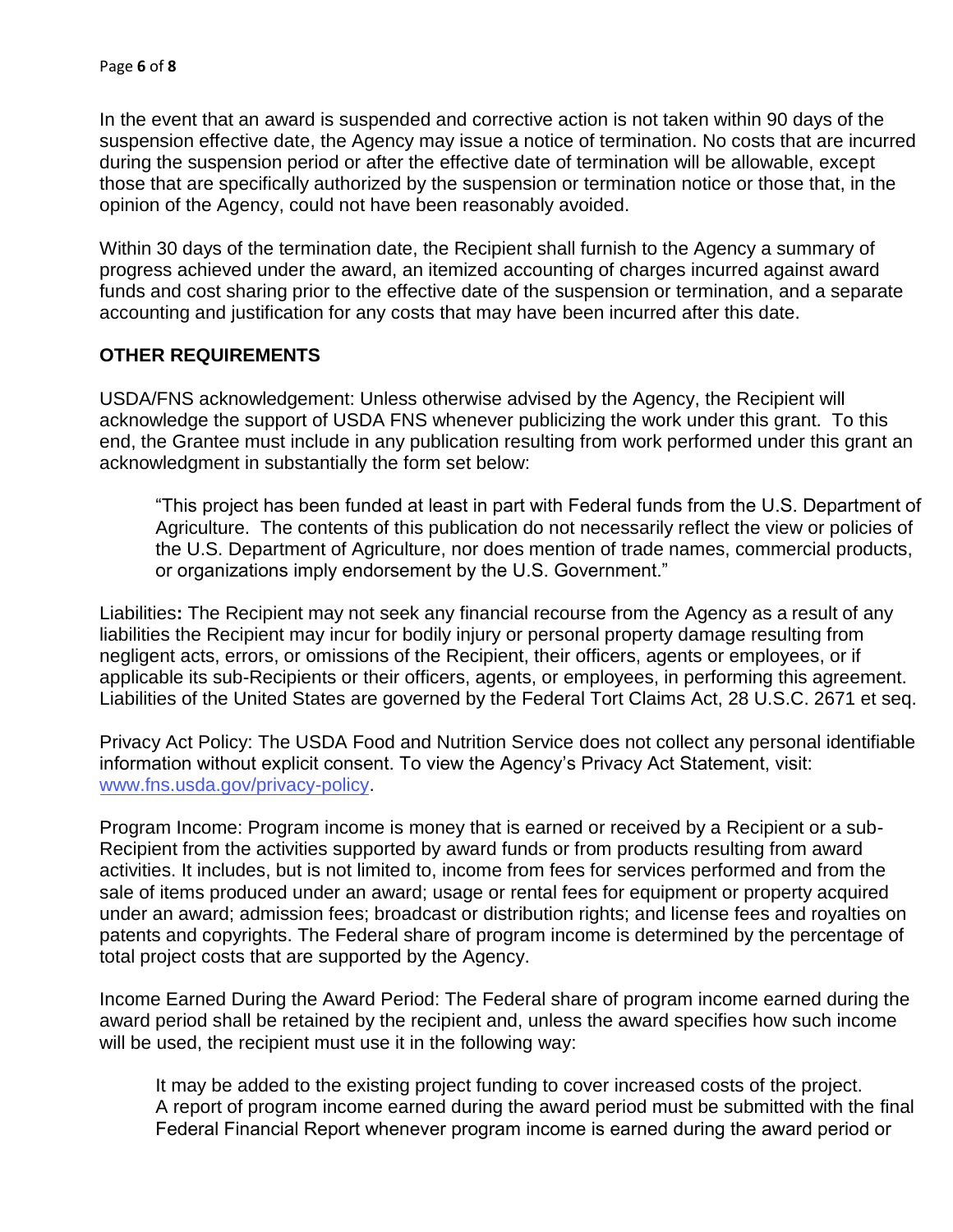when the terms and conditions of the award specifically require such a report. The report shall indicate the total amount of program income that was earned and how it was used. If income is to be returned to the Agency, a check made payable to the Food and Nutrition Service (FNS) and identified as program income must be submitted to the Accounting Division at the following address:

USDA Food and Nutrition Service ATTN: Accounting Division P.O. Box 979027 St. Louis, MO 61397-9000

All checks must include: Project Fiscal Year, Agency Name, and GAD Number

#### **POST CLOSEOUT ADJUSTMENTS AND COLLECTIONS**

Post-closeout adjustments: The closeout of a Federal award does not affect:

- a. The right of the Agency to disallow costs and recover funds on the basis of an audit or later review;
- b. The obligation of a non-Federal entity to return funds as a result of later cost adjustments:
- c. Audits requirements;
- d. Property management and disposition requirements; and
- e. Record retention requirements.

Collections: Any funds paid in excess of the amount in which the non-Federal entity is finally determined to be entitled will constitute a debt to the Federal Government. If these funds are not returned within 90 days, the Agency may make an administrative offset, withhold advance payments or take other necessary actions. In addition, interest will accrue on any overdue debt in accordance with the Federal Claims Collections Standards (31 CFR Parts 900 through 999).